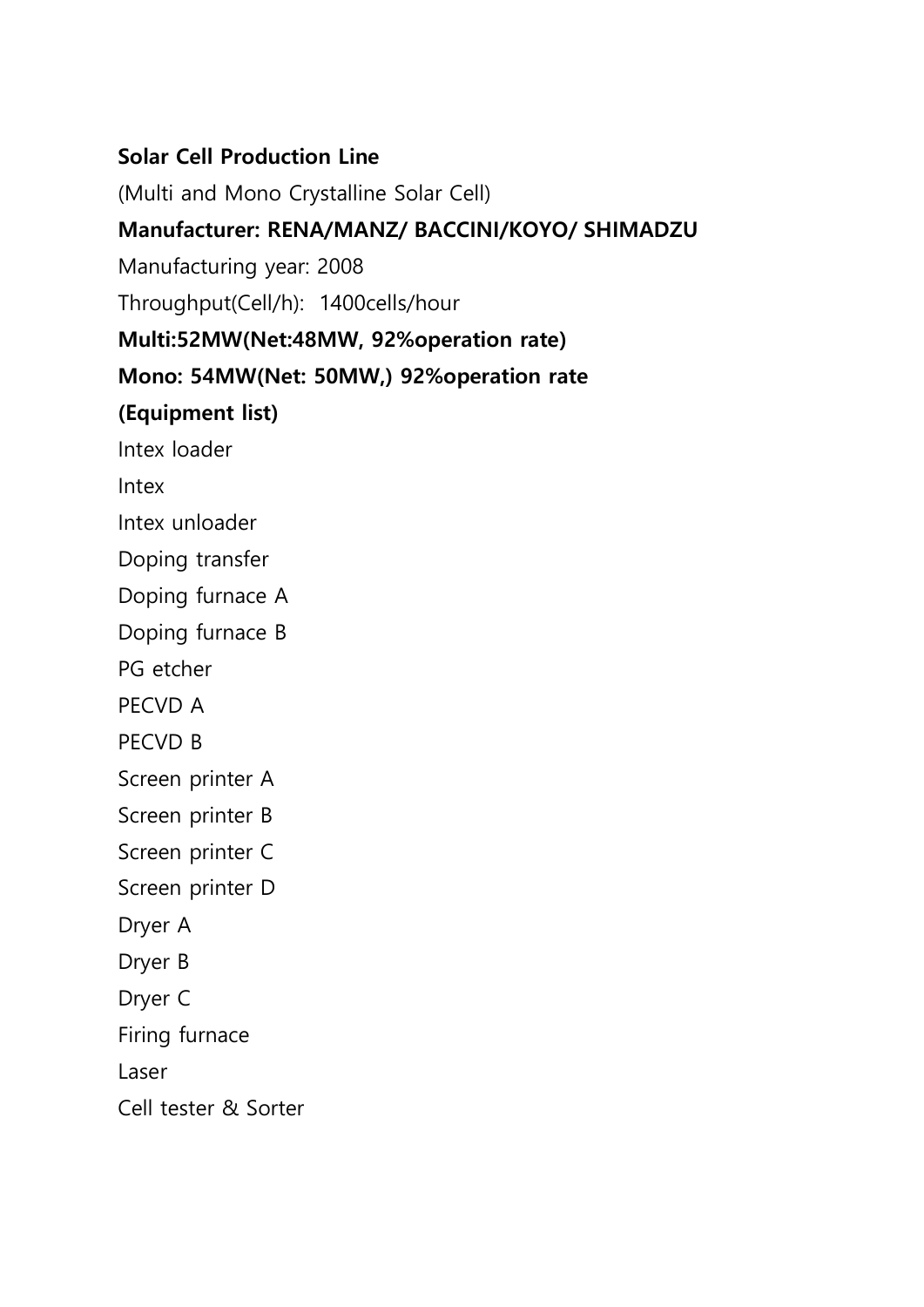## (Intex loader)

Manufacturer:MANZ Manufacturing year:2008 Model:ITL3000(speedpicker3000) Type: inline Capacity: 3000/hr , 380V, 5A(7A) Size: 3366\*3225\*2957(3,790Kg) Main component:conveyor system /linear actuator in combination with rotaty axis acrbon-arm bernoulli gripper/ vision system

#### (Intex)

Manufacturer: RENA Manufacturing year: 2008 Inline texture etching machine Type: inline Capacity: 1500/hr, 380V, 98A Size: 9696\*1900\*2965mm(9100Kg) Main component: chiler

## (Intex unloader)

Manufacturer: SFA Manufacturing year: 2008 Type: batch Capacity: 1700/hr, 220V/12KVA Size: 3600\*1950\*2060mm

# (Doping transfer)

Manufacturer: SFA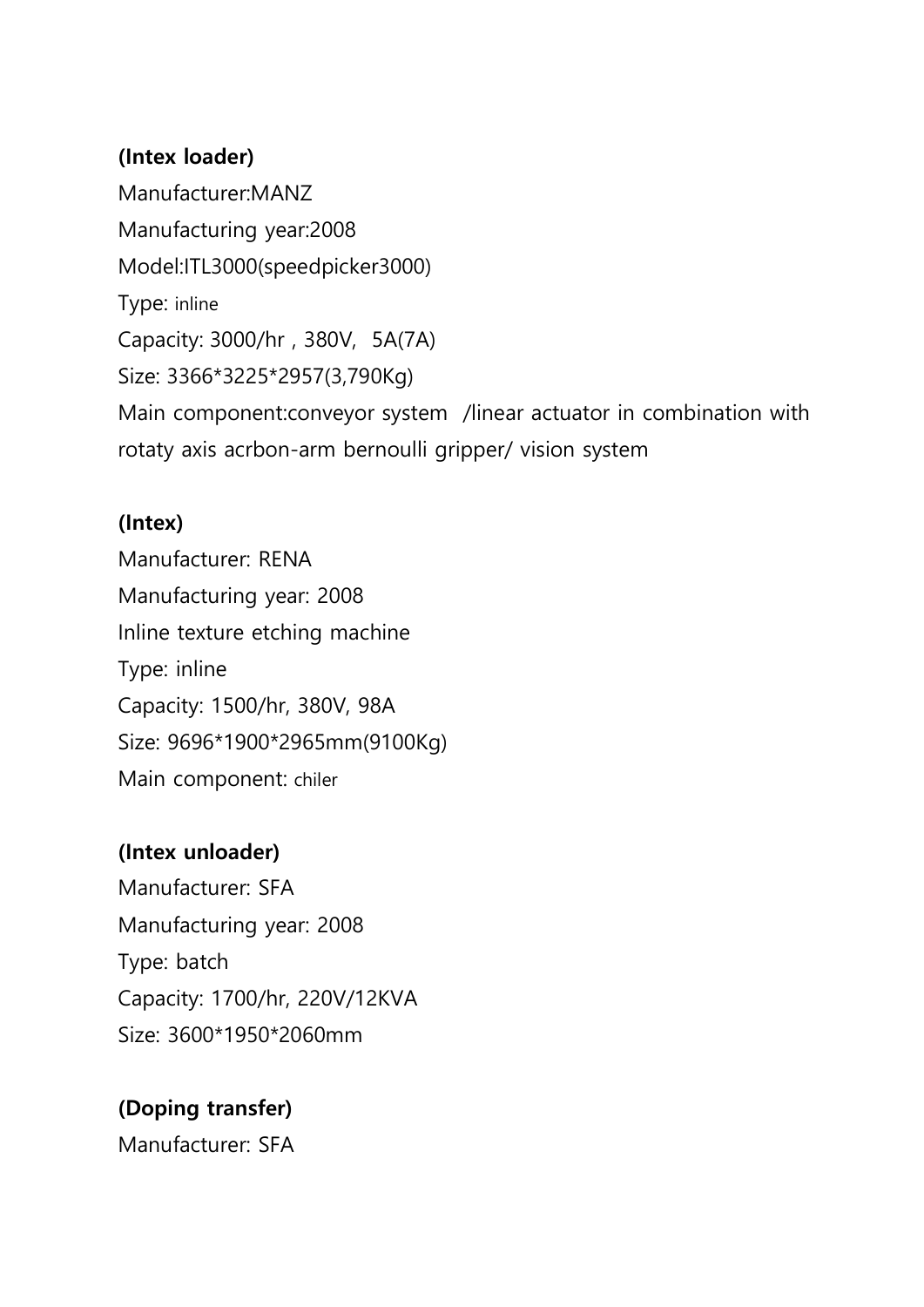Manufacturing year: 2008 Type: batch Capacity: 1700wafer/hr ,380V Size: 2341\*2000\*2540mm Wafer loading/ unloading (boat<=>carrier)

## (Doping furnace A/B)

Manufacturer:KOYO(Japan) Manufacturing year: 2008 Type: batch Size: 8400\*2100\*2900mm POCl3 doping diffusion(Multi/Mono) Main component: wet scrubber down transformer Throughput: 1920wafers/hour (2 units, 5&6inch), 380V, 100A(200A) Batch type(300wafer/boat) 4 tube/unit Fully automated process Facility supply: POCl3,O2,N2, CDA

# (PSG Etcher)

Manufacturer: RENA(German make) Installation date: 2008 Model: PG-ETCH 200 Task: Inline Etching(PSG removal)(Multi/Mono) Component: LD-SDR-Cleaning-Dry-UNLD Throughput: 1700wafers/hour(6inch) Inline type Fully automated process Facility supply: HF, HCl, DIW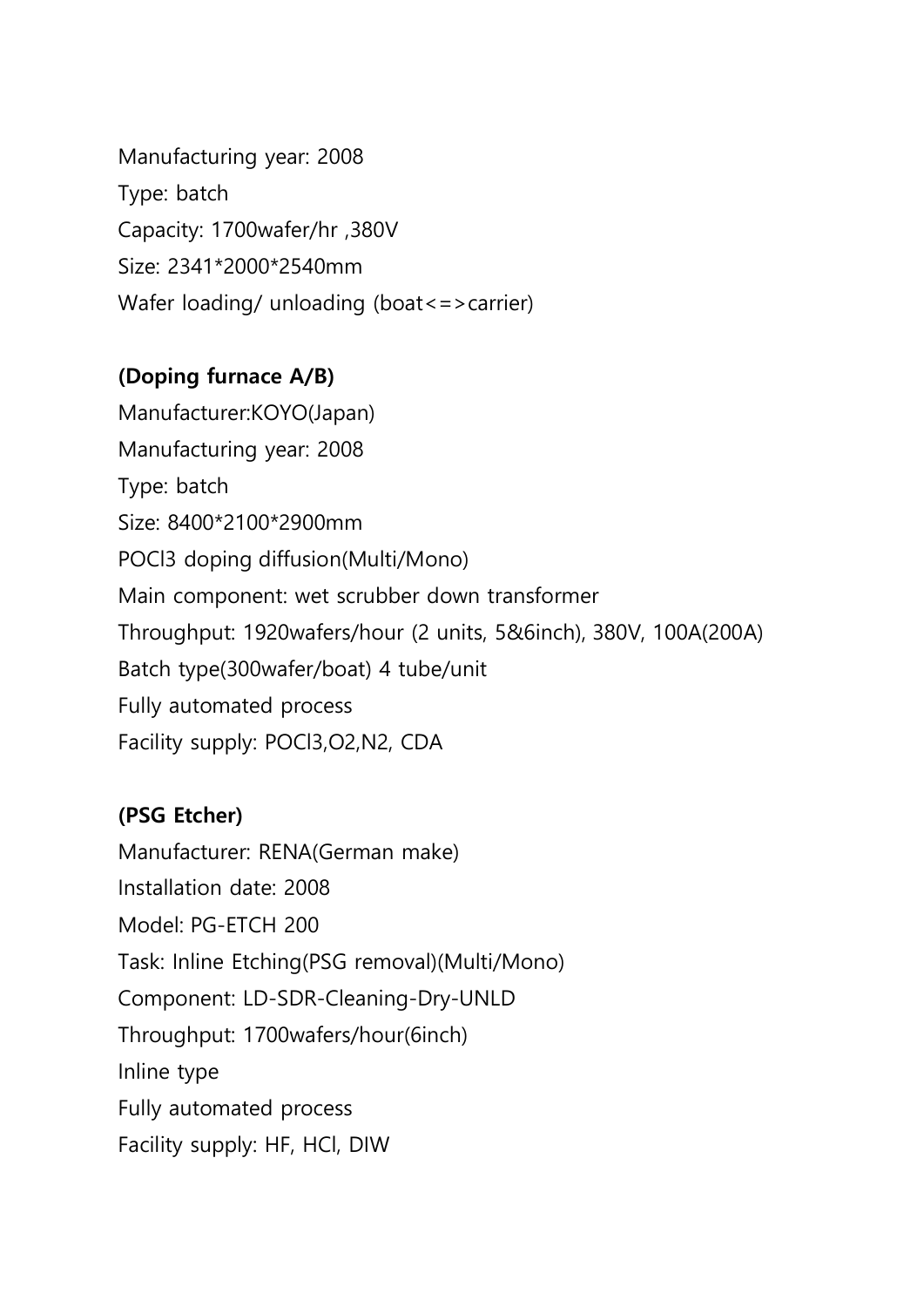Size: 8790mm x2150mm x2530mm

## (PECVD A/B)

2units Manufacturer: SHIMADZU(Japan) Manufacturing year:2008 Model: SLPC-71H5DR Type: inline Task: anti reflection coating(Multi/Mono) Main component: LD-heating-Deposition- Cooling-UNLD/ Pump stand/bun wet scrubber/He gas detector/SiH4 gas cabinet/ NH3 gas cabinet Throughput:1800wafers/h 5chamber, 48wafer/cart(6inch) 70wafer/cart(5inch) Direct plasma (250 KHz) Fully automated process Facility supply: SiH4,NH3,CDA,N2,He Size: 16.8m x 3.0m x1.8m

# (DRYER A/B/C)

3units Manufacturer: BACCINI Manufacturing year:2008 Dryer oven Type: inline Capacity: 1400/hr, 380V

## (Screen Printer)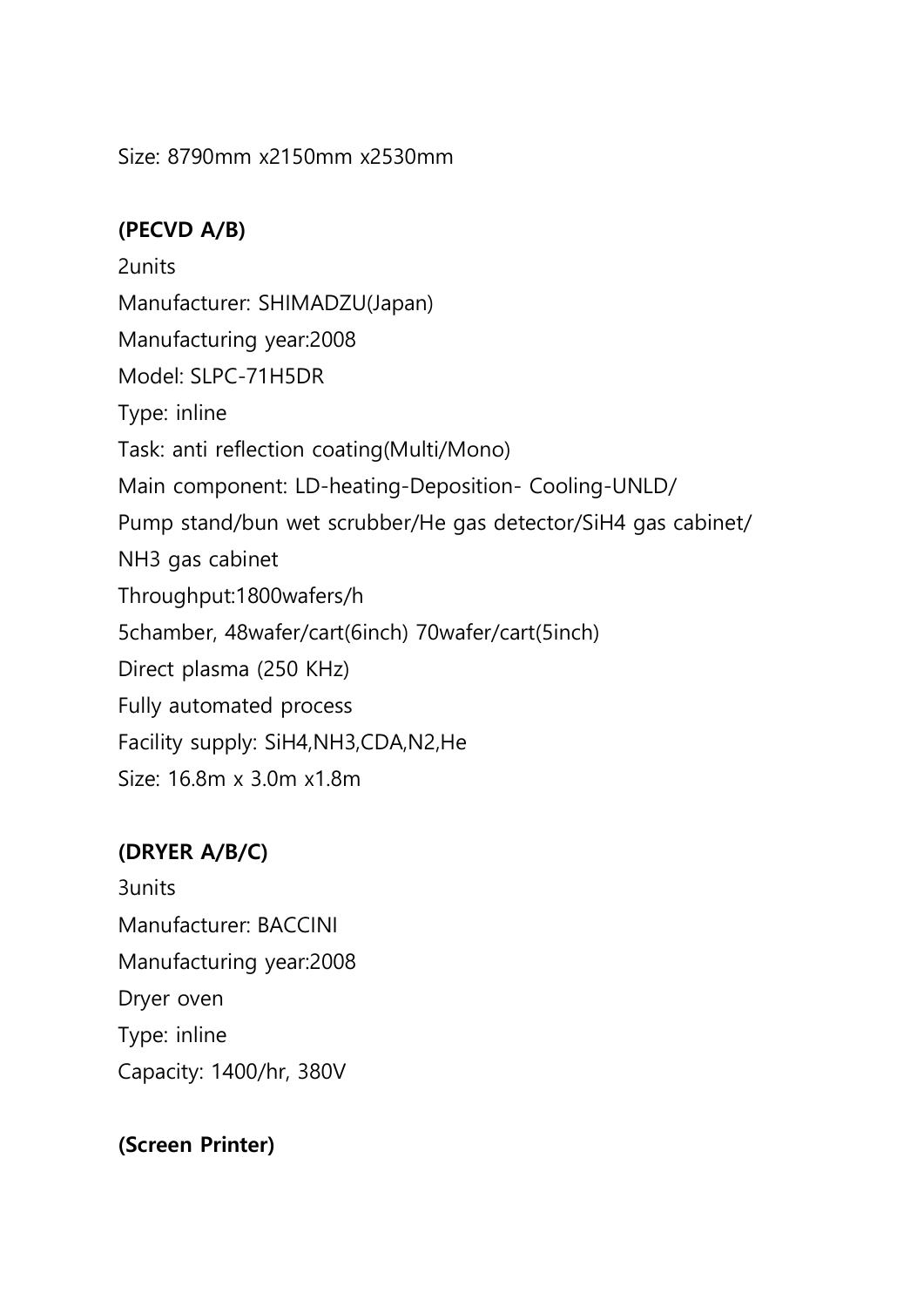4units

Manufacturer: BACCINI(Italy)

Installation date:2008

Task: Screen printing

Main component: LD-Back Ag print-dry-Back Al print-Dry-Front Ag

print-Front Ag print-UNLD

Throughput: 1400wafers/hour(5&6inch)

Type:inline

Optical alignment

Fully automated process

Double printing system

Facility supply: Ag, Al paste, CDA, Power

Size: 18.5m x2.5m x2.0m

Main component: buffer unit/ flip over/hight resolution print

inspection/

automatic paste dispenser

## (Firing Furnace)

Manufacturer: Despatch(USA) Manufacturing year: 2008 Model: CDF-7210 Task: Dry&Firing(Multi/Mono) LD-Dry-burn out-Firing- Cooling-UNLD Throughput: 1700wafers/hour(5&6inch) Main component: Mesh belt conveyor system/dry zone & firing zone/ condenser Ultrasonic cleaning system 1rows